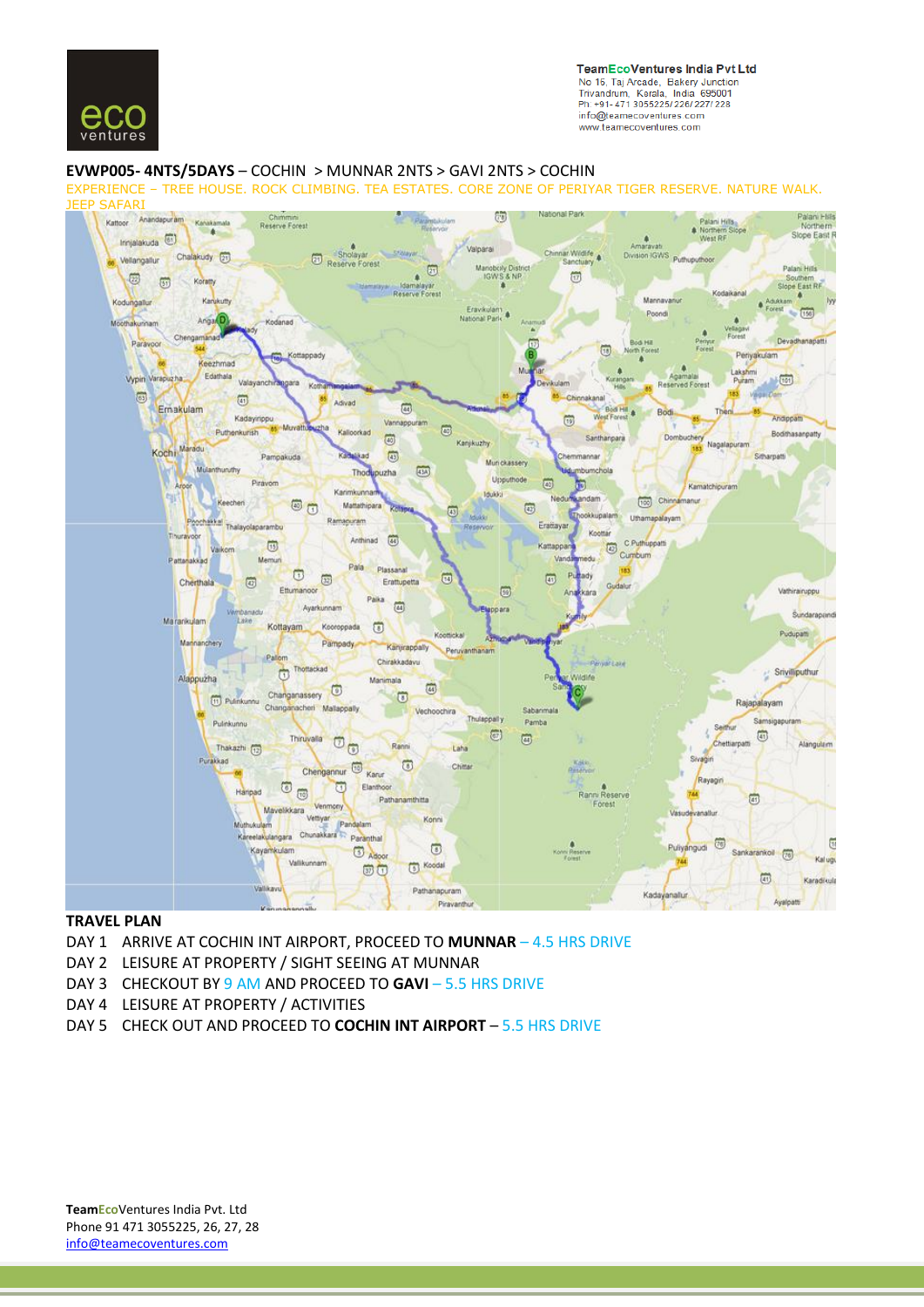

**TeamEcoVentures India Pvt Ltd** No 16, Taj Arcade, Bakery Junction<br>Trivandrum, Kerala, India 695001 Ph: +91-471 3055225/226/227/228 info@teamecoventures.com www.teamecoventures.com

# **ITINERARY DAY 1** ARRIVE AT **COCHIN INT AIRPORT**, PROCEED TO **MUNNAR**– 4.5 HRS DRIVE CHECK IN **FEATURED PROPERTY MUNNAR –GENERAL INFO**

This green hill station is surrounded by the country's highest tea gardens. Layers and layers of tea estates, mountain mist, waterfalls and wildlife sanctuaries make Munnar almost surrealistically beautiful. The lofty mountain ranges with misty peaks, sprawling tea estates and serene climate provides a quiet and peaceful resort. This little sleepy village atop the Western Ghats is situated at the confluence of three mountain streams namely Mudrapuzha, Nallathanni and Kundala. Panoramic views of low flying clouds and mist filled valleys make it a pretty little heaven with a cool, bracing climate. Misty mountain peaks blend harmoniously in Munnar to create a blissful atmosphere that is hard to describe. Munnar is also famous for the wild orchids locally called Neelakurinchi which blooms once in 12 years. During this time the entire valley turns violet. It is also home to Nilgiri tahr, a rare breed of mountain goat. Munnar was once the summer resort of the British government in South India; it still wears the old charm of the British plantation days. Munnar has a variety of attractions to feast your eyes like placid lakes, meandering streams, misty mountain peaks, sylvan valleys, rare orchids and wildlife. Plantation visits, treks, tea factory visits, cycling, boating, paragliding, day tours to the Periyar Wildlife Sanctuary etc. add to the excitement. Here you can also have a glimpse of gaur, languor, lion tailed macaque, elephants and Nilgiri tahr that roam the stretch of grasslands or are seen climbing the pinnacles of the undulating hills. DINNER SERVED

OVERNIGHT STAY AT, MUNNA

# **DAY 2** BREAKFAST SERVED LEISURE AT THE PROPERTY OPTION FOR MUNNAR SIGHT SEEING: TEA ESTATES.HILLSTATION

D Munnar sightseeing - Tea Plantation, Tea Museum, Echo Point, Mattupetty Dam



Munnar is essentially a tea town. The tea plantations have now been taken over by the TATA Tea Company. The visitor is greeted with miles and miles of unending tea plantations. The other important tea estates of Kerala are Harrison Malayalam, Michael's Tea, Brooke Bond, AVT tea. The tea leaves are mostly hand plucked. The tea plant is plucked every 5-10 days, depending on where it grows. Intervals of between seventy and ninety days are common.



The Tea Museum opened by Tata Tea at Nallathanni Tea Estate in Munnar, is a tribute to the pioneers, whose toils and commitment transformed Munnar in to a major tea plantation centre of Kerala. Tata Tea Museum showcases pleces of antiquity. The most prominent among them is the burial urn excavated from the vicinity of Periakanal Estate, which can be dated back to 2nd century BC.



Echo point is situated 15km away from Munnar .An appropriate place to disembark for some time, shriek and scream and enjoy the pleasure of your voice coming back. With a panoramic view, clean mountain air, mist clad hills makes this place worth visiting.



Mattupetty Lake and Dam, which lie 13 km from Munnar, the lake and dam surrounded by wooden hills and tea plantations, makes a great view. The Shola forests around Mattupetty are ideal for bird watching. Small streams and waterfalls cut through the tract here and there, which again adds more attraction to the place. Mattupetty Dam was built in the late 1940's

# DINNER SERVED OVERNIGHT STAY AT MUNNAR

**TeamEco**Ventures India Pvt. Ltd Phone 91 471 3055225, 26, 27, 28 info@teamecoventures.com